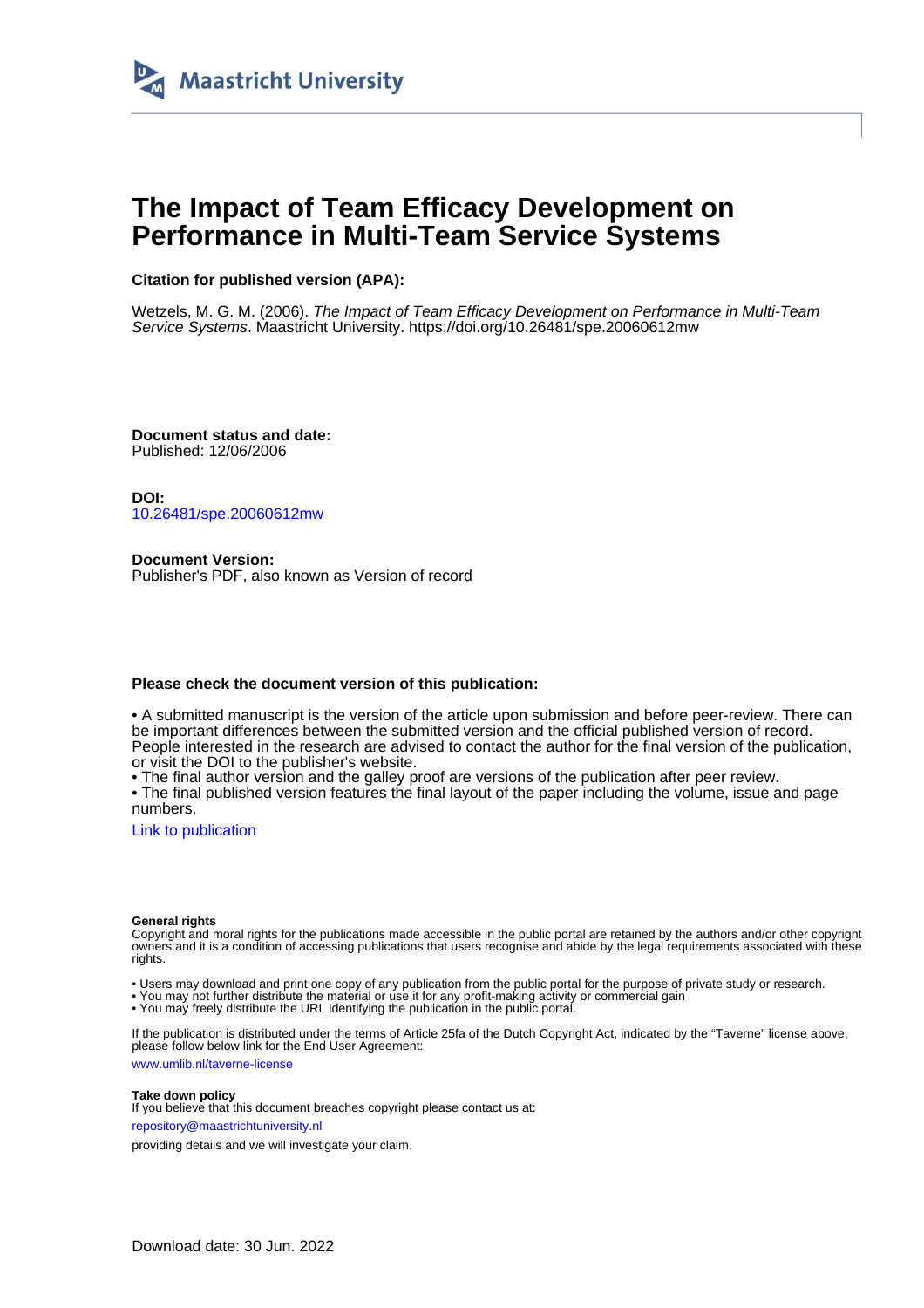# **The Impact of Team Efficacy Development on Performance in Multi-team Service Systems**

**Prof. Dr. Martin Wetzels**

**Department of Marketing, Faculty of Economics and Business Administration, Maastricht University**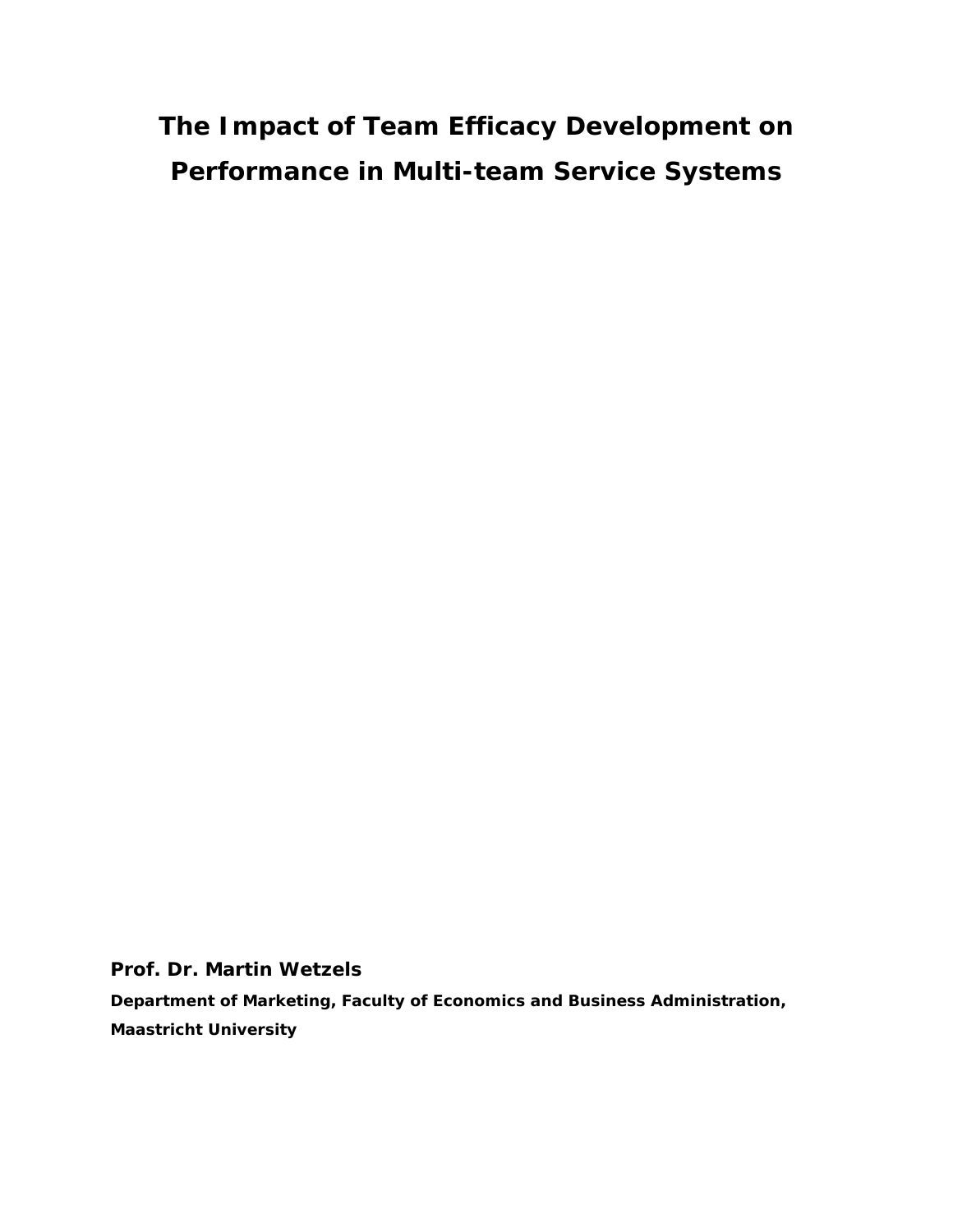## **The Impact of Team Efficacy Development on Performance in Multi-team Service Systems**

Rector magnificus, Ladies and Gentlemen,

An increasing number of organizations have implemented team-based structures as a way to improve performance by their front-line customer service operations (de Jong, de Ruyter, & Wetzels, 2005). As the focus is extended from the individual to the team level, there is a both a theoretical and a managerial necessity for an in-depth understanding of the mechanisms that determine team performance. Recent research has confirmed that team efficacy is a robust predictor of team performance (Gully, Joshi, Incalcaterra, & Beaubien, 2002; Jung & Sosik, 2003). Despite the increasing number of studies on antecedents and consequences of team level efficacy beliefs, however, gaps in our understanding remain. Prior research has yielded a limited understanding as well as inconsistencies as to whether predictor-criterion relationships are homologous across individual and team levels of analysis (Chen, Webber, Bliese, Mathieu, Payne, Born, & Zaccaro, 2002), across interdependent teams (Marks, DeChurch, Mathieu, Panzer, & Alonso, 2005), across time (Lindsley, Brass, & Thomas, 1995), and across performance criteria (de Jong et al., 2005).

First, earlier research on team efficacy has been based on the premise that collective efficacy and self-efficacy models share the same predictor-criterion relationships (Chan, 1998; Prussia & Kinicki, 1996). Yet, findings with regard to the impact of team efficacy predictor across levels have remained inconclusive. Hence, there is a need to systematically assess which predictors of team efficacy can be generalized across multiple levels.

A second issue concerns the question of how individual employee beliefs can be aggregated across levels (Chan, 1998). While the majority of studies propose a direct consensus model, which takes the group average as the preferred mode of aggregation, as this better reflects the level of synergy in group processes (Lindell & Brandt, 2000). Alternatively, firms have increasingly implemented multiteam systems in which teams need to operate interdependently in order to accomplish collective goals (Marks et al., 2005). In recognition of this organizational configuration, we examine between-group variability of team efficacy as an alternative composition model, exploring the possibility of generalizing employee beliefs to the business unit level of analysis.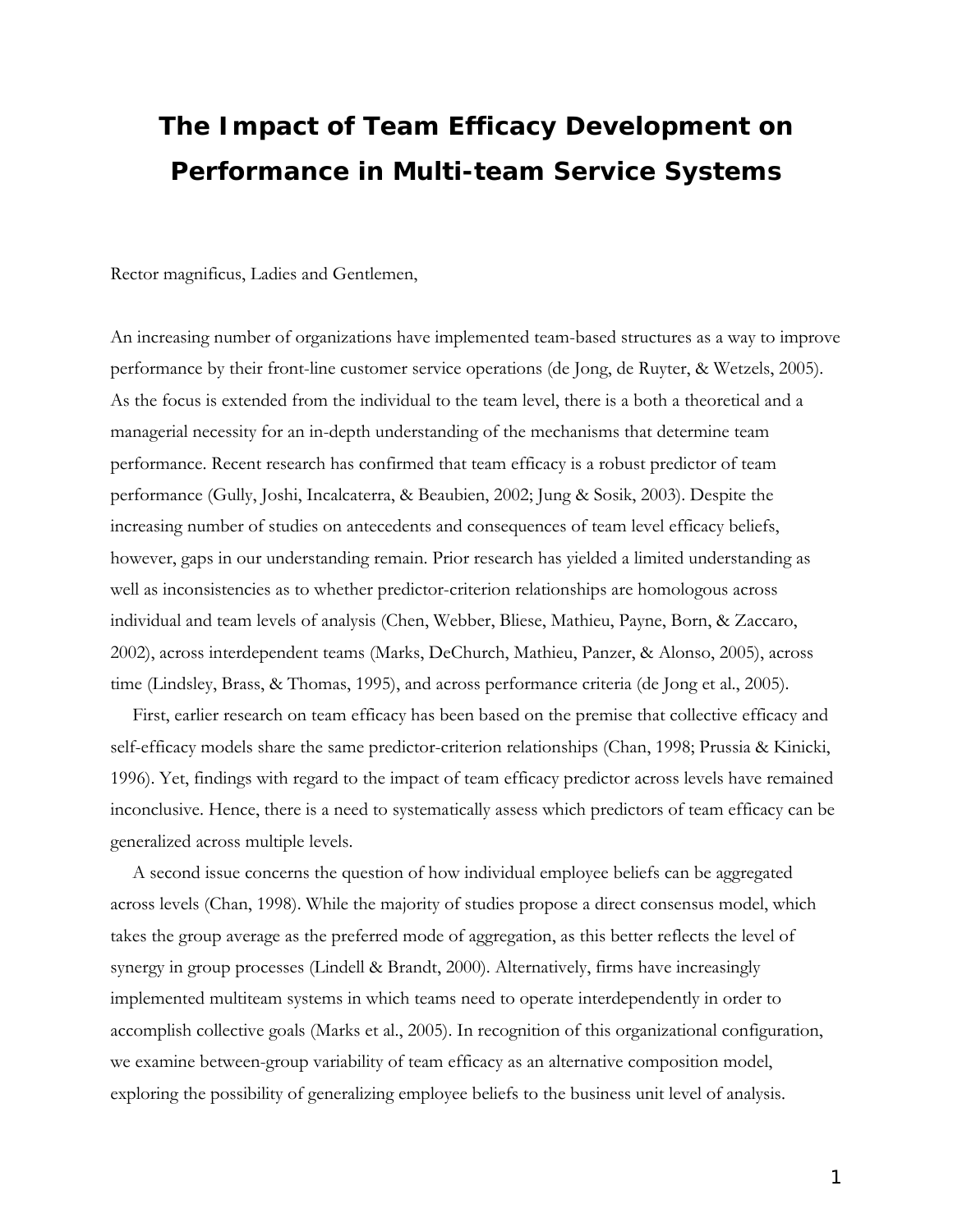A third important contribution of this study is that it examines the development of team efficacy over time. By including past performance parameters of the team as group-level predictors of team efficacy, we examine whether team efficacy beliefs have a dynamic quality and evolve with the development of the workgroup.

Finally, the examination of performance parameters at the team level is particularly relevant for the customer service teams which operate in a dynamic and interactive environment characterized by inherent conflict between performance criteria, such as delivering service excellence and sales productivity (Batt, 1999; Singh, 2000). Therefore, we include customer-perceived service quality and sales productivity both as antecedents and consequences of collective efficacy in boundary-spanning teams (de Jong, de Ruyter, & Lemmink, 2004; de Jong et al., 2005).

#### **DEVELOPMENT OF A CONCEPTUAL FRAMEWORK**

During the past decades, a rich body of research has been developed that documents the impact of collective efficacy beliefs on performance in groups and teams (Lindsley et al., 1995; Gully et al., 2002; Gibson, 2003). According to Bandura (1997: 477), collective efficacy is defined as *"…a group's shared belief in its conjoint capabilities to organize and execute the course of action required to produce given levels of attainment."*. It is argued and consistently demonstrated that the higher collective efficacy in groups, the more likely its members will put effort and energy in the group's work and show persistence in realizing its objectives. In our setting of boundary-spanning teams, team efficacy refers to the beliefs of its members in their team's ability to provide service excellence to its customers.

Consistent with previous work on group effectiveness, we use an input-process-output (IPO) model, in which characteristics of the team, its members and the organizational environment drive the process mediator of team efficacy, which in turn affects performance (Hackman, 1987). It has been advocated that team and self-efficacy beliefs of individual team members share the same sources (Bandura, 1997). However, recent studies yield inconsistent results with regard to similarities in predictor variables (Chen, Thomas, & Wallace, 2005). In line with these studies and consistent with the dynamic nature of team efficacy (Baker, 2001), we discern achievement motivation, initial team efficacy, management support, and prior performance as antecedents of team efficacy and explore whether these antecedents are homologous across individual and team levels of analysis.

There is empirical evidence that shows that high achievers focus on the accomplishment of challenging tasks and make a stronger connection between their abilities and performance, which results in higher self-efficacy perceptions (Mathieu, Martineau, & Tannenbaum, 1993). Alternatively,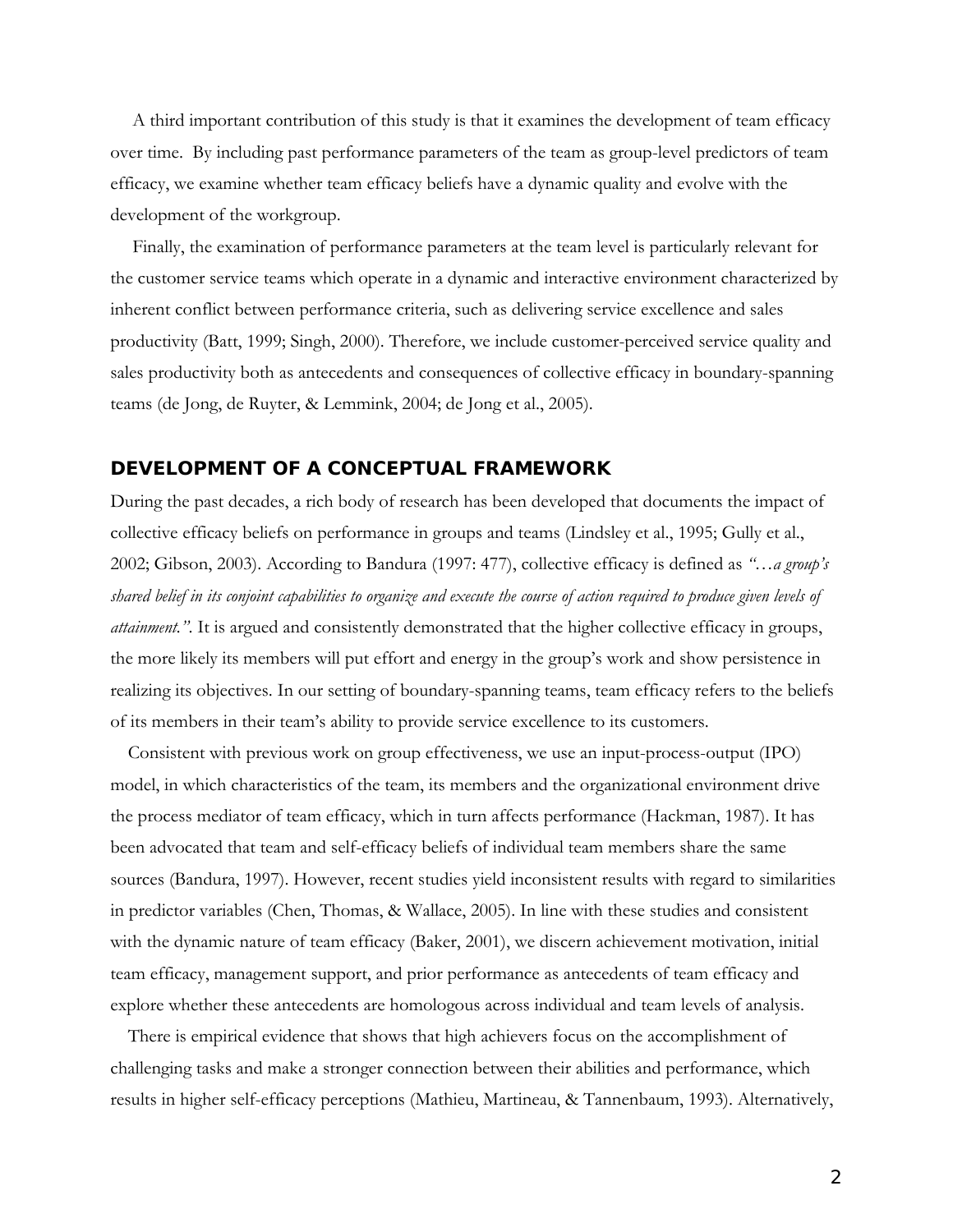as individual team members bring their personal achievement motivation to the group, efficacious group members may improve the whole team's confidence by motivating fellow team members.

In relation to self-efficacy, it has been concluded that initial efficacy beliefs influence those at a later stage and that efficacy formation is relatively stable and incrementally develops over time (Mathieu et al., 1993). We extend these findings to team efficacy beliefs of boundary-spanning service teams and include employee beliefs of initial team efficacy as a substantive constant predictor of T2 team efficacy.

For boundary-spanning teams, local or business unit management support facilitates a customer orientation by providing the means and resources that enable teams to function effectively. In this sense, managers are the most relevant and proximal enactors of a frontline performance goal setting (Zaccaro, Blair, Peterson, and Zazanis (1995).

Over the last decade, researchers have proposed that perceptions of individual team members are also meaningful at the team level of analysis (e.g., Mathieu, Heffner, Goodwin, Salas, & Cannon-Bowers, 2000; Chen et al., 2002). As a result of the social context in which they develop, team members' individual beliefs of sources of their workgroup's conjoint capabilities converge and, therefore, may also be conceptualized at the team level (Kozlowski & Klein, 2000). There is, albeit scarce, empirical evidence of the group-level predictors of team efficacy (Chen et al., 2002; de Jong ert al., 2005). In order to include contextual influences on team efficacy beliefs, we propose that at the aggregate level, achievement motivation, initial team efficacy, and management support have a differential positive impact on team efficacy (i.e., beyond the individual level of analysis). Analogous to self-efficacy, it has been argued that collective mastery experiences are a particularly influential source of collective efficacy (Bandura, 1997). It has been shown that feedback on prior performance influences collective efficacy perceptions (Riggs & Knight, 1994; Prussia & Kinicki, 1996). Interestingly, previous research on the performance of boundary-spanning service teams has found that service and sales performance parameters are differentially related to the team's climate for service (de Jong et al., 2004).

Previous research on antecedents of collective forms of efficacy shows considerable lack of uniformity in direct effects across different work settings. This has instigated researchers to explore the moderating role of situational and/or task related variables (e.g., Stewart and Barrick, 2000). With regard to multi-level conceptualizations, several authors (Lindell & Brandt, 2000; Schneider et al., 2002; Zohar & Luria, 2005) have proposed that it may be more meaningful to compose group-level team constructs in terms of the dispersion or variation in team member beliefs.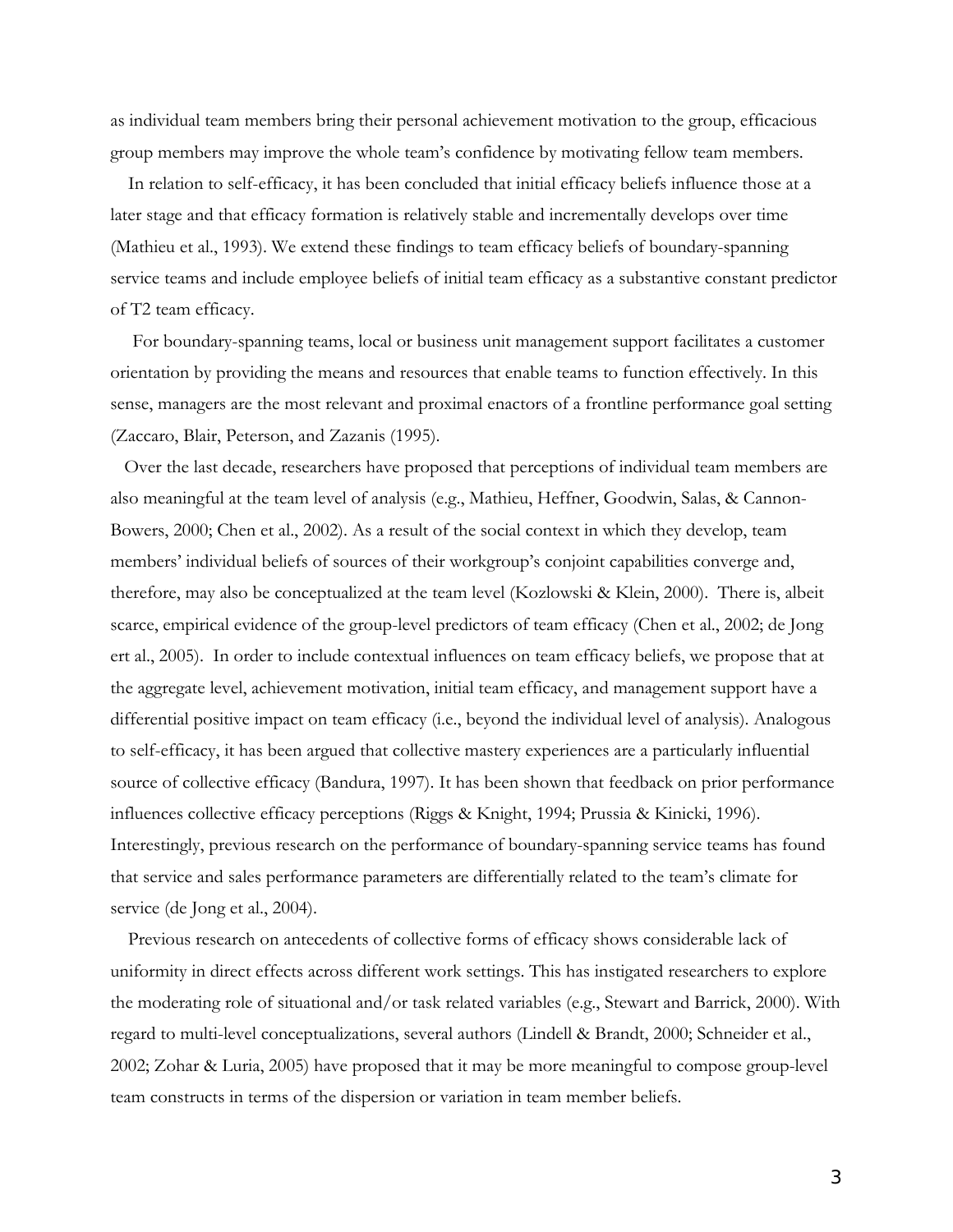High within-team variability in team efficacy beliefs will weaken the positive impact of predictor variables as the formation of team efficacy is hampered by *"…interpersonal friction, conflict and process losses"* (Lindell & Brandt, 2000: 337). In such contexts, characterized by idiosyncratic interpretations of the team's capability, we propose that perceptual disagreement will decrease the positive impact of achievement motivation and prior perceived service quality ratings on subsequent team efficacy beliefs. Likewise, we expect that the negative impact of sales performance will be strengthened by team efficacy variability. In addition, incongruence in team member beliefs may hinder team members in coping with poor environmental conditions (e.g., unsupportive management) and obstruct consistency in efficacy beliefs over time and across employees. Therefore, we expect withinteam efficacy variability to moderate the impact of the antecedents on team efficacy.

In addition to within-group dispersion, recent multilevel research (Zohar & Luria, 2005) has proposed that it is relevant to extend the dispersion model by including between-group variability with respect to focal constructs in order to attain a more in-depth understanding of teams in relation to the proximal organizational environment in which they operate. For instance, various service teams may cooperate within one branch office offering either complex advisory vs. routine services. We propose to incorporate this business-unit variable and explore its moderating influence on the relationships between team efficacy and its group-level antecedents. Specifically, it may be argued that in an interdependent work environment that has to justify its existence and contribution to the bottom-line continually, variation in confidence in the ability to do well will discourage teams to work harder to contribute their share. We also predict that variability in between-team efficacy beliefs will act as a barrier to efficacy development over time. In addition, efficacy variability at the businessunit level makes it more difficult for management to fine-tune and optimize their support as team expectations are more diverse. Also, in case of higher variability within a business unit, the relationship between team efficacy and performance will be less stable over time, and this is likely to hamper the predictive power of past service performance parameters.

There is emerging empirical support for group-level efficacy-performance relationships (Gully et al. 2002; Prussia amd Kinicki, 1996). However, as we argued above, frontline service teams need to balance the delivery of service excellence with the requirements imposed by sales performance targets (Batt, 1999). Efficacy beliefs that are specifically related to the team's service delivery ability are likely to result in more favorable customer evaluations, while at the same time yield poorer sales performance. Indeed, de Jong et al. (2004, 2005) find diverging effects of related group-level predictors, such as team climate and group potency on service and sales performance parameters.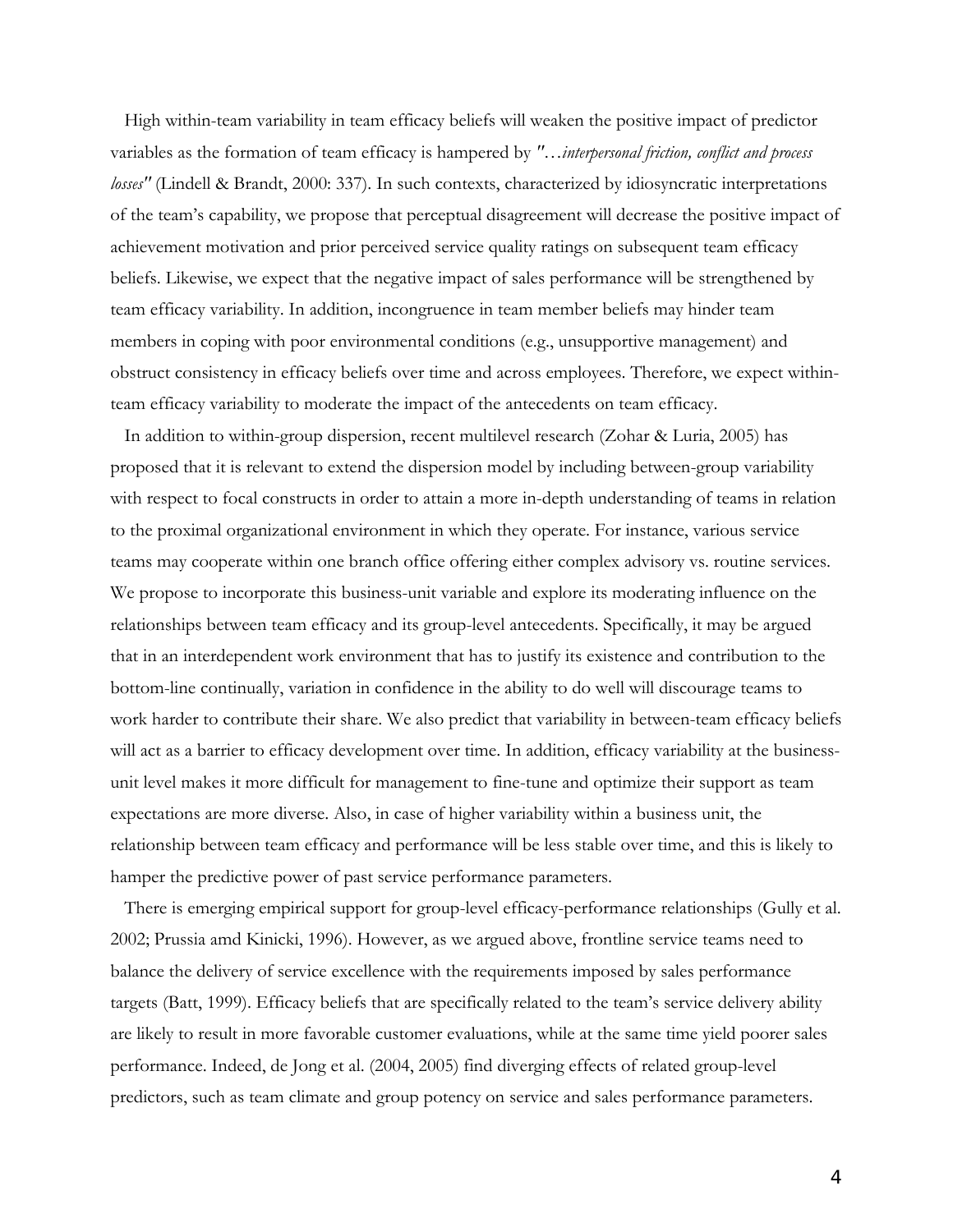## **EMPIRICAL STUDY**

Surveys were sent to employees and customers of a large European bank. This bank comprises more than 55,000 employees, working in approximately 400 branch offices. The branch offices consist of multiple teams of service employees, where each team is responsible for various types of services, such as credit applications, checking and savings accounts, investment counseling and consulting, and estate planning. A random sample of 100 service teams was selected from a total population of 848 teams. Non-response, lack of customer performance data, and the fact that we could not calculate between-efficacy variability ratings for several teams, resulted in net usable samples of 41 teams at T1 and 45 teams at T2. The teams under study have an average team size of 21. Data were collected at T1 and at T2 (seven months later) by means of questionnaires that were sent to employees of the service teams and their customers. For the employee survey, all members of the team were invited to fill out the questionnaire. In total, 677 questionnaires from 41 teams were returned at T1 (77.8%) and 622 questionnaires from 45 teams at T2 (62.2%). For the customer survey, we randomly selected samples of 150 customers per team at T1 and T2. In total, 1252 questionnaires from 41 teams (20.4%) at T1 and 1309 questionnaires from 45 teams (19.4%) at T2 were returned by mail.

The measures for our study were adapted from previously published measurement instruments with favorable psychometric properties. In addition, we evaluated the measurement properties of these measures at the individual employee level (at T1) by conducting a confirmatory factor analysis We employed robust maximum likelihood estimation in EQS 6.1 to obtain the estimates (Bentler, 1995). Our analysis revealed that our measures exhibited unidimensionality and proved to be satisfactory in terms of reliability, convergent and discriminant validity. We operationalize withinteam efficacy variability, using the standard deviation of team member perceptions of their team., as it has been argued in recent discussions that the standard deviation better reflects within-team variability (Schneider, Salvaggio, & Subirats, 2002; Zohar & Luria, 2005). In addition, our operationalization of the between-team efficacy variability-parameter is based on Zohar and Luria 's (2005) operational definition of climate variability. Specifically, we operationalize between-team efficacy variability by taking the standard deviation of group means of team efficacy for each branch office.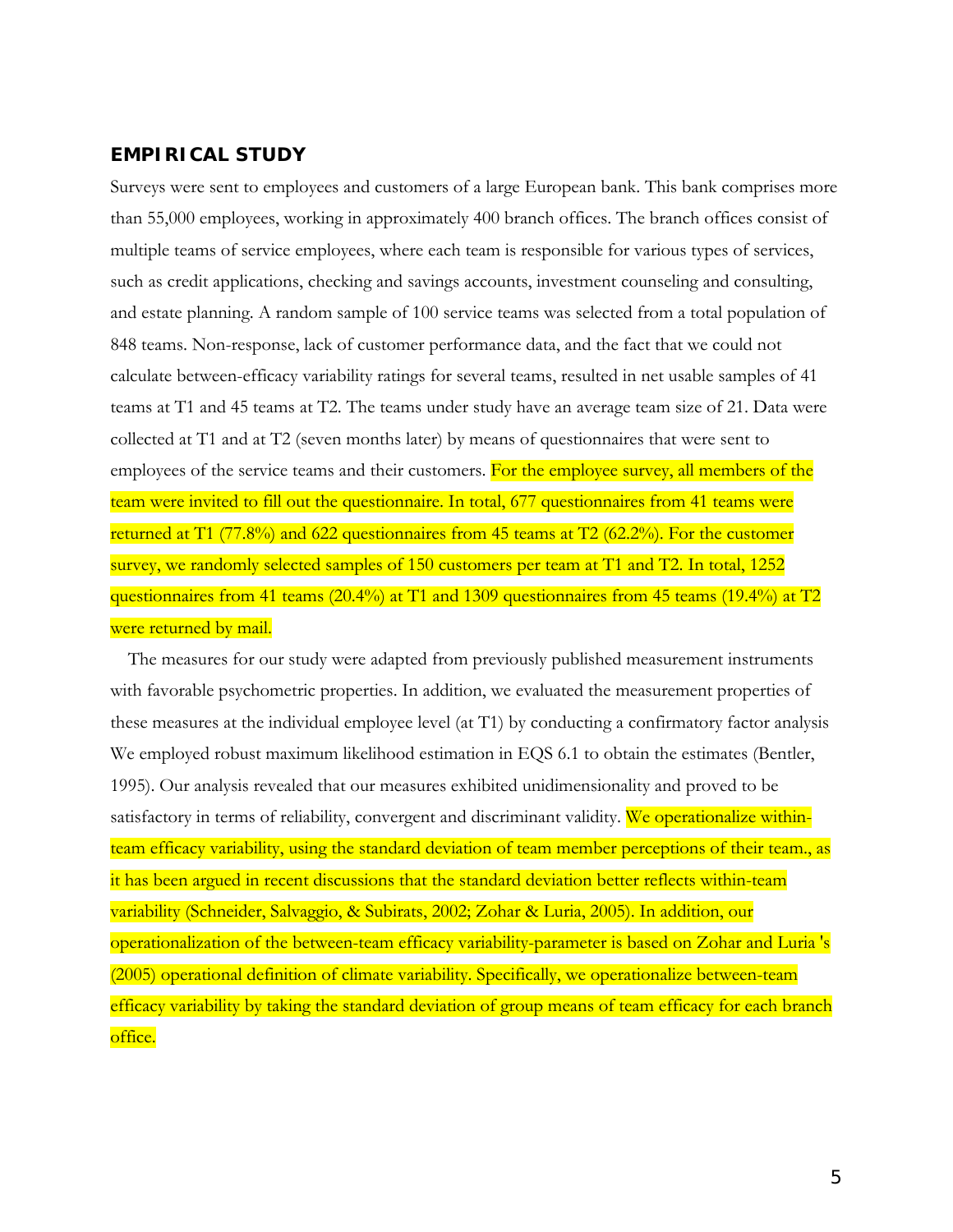#### **Findings**

**Analytical procedure.** We specified hierarchical linear regression models, using MLwiN software (Rasbash et al., 2000) to estimate the lagged effects of the antecedent variables at T1 on team efficacy at T2. To begin with, we included the control variables and the antecedents at the individual and the group level (Direct Consensus Model 1). Next, we added group-level interactions between withinteam efficacy variability and the antecedents to test the full model (Dispersion Model 2a). Finally, we tested a competing model (Dispersion Model 2b) with group-level interactions of between-team efficacy variability and the antecedents.

**Direct effects.** Our results reveal that dispersion model 2b outperforms dispersion model 2a and direct consensus model 1 in terms of explanatory power. More specifically, model 2b reveals positive individual-level effects of achievement motivation, team efficacy, and management support at T1 on team efficacy at T2. At the group level there also appears to be a positive effect of customerperceived service quality at T1, a negative effect of sales at T1 and a positive effect of team efficacy at T1 on team efficacy at T2. Conversely, neither achievement motivation nor management support at T1 appear to have a significant group-level effect on team efficacy at T2.

*Moderating effects.* There occurs a significant negative interaction of within-team efficacy variability and customer-perceived service quality (see dispersion model 2a). This signifies that when within-team efficacy variability increases, the positive effect of perceived-service quality on team efficacy becomes weaker. In contrast, none of the interactions of within-team efficacy variability with the other four antecedents demonstrates significance. We find a significant negative direct effect of between-team efficacy variability on team efficacy and significant interactions with three antecedents (see dispersion model 2b). To begin with, there occurs a significant negative interaction of betweenteam efficacy variability and initial team efficacy on team efficacy at T2. This means that when between-team efficacy variability increases, the positive effect of initial team efficacy on subsequent team efficacy becomes weaker. In other words, alignment in efficacy beliefs between teams contributes to team efficacy development over time. Contrary to our expectations, we find a significant positive interaction of between-team efficacy variability with group-level management support. This signifies that when between-team efficacy variability increases, the positive impact of management support on team efficacy at T2 is stronger, indicating no support for Hypothesis 8c. Furthermore, our findings reveal a significant negative interaction of between-team efficacy variability and sales at T1. When between-team efficacy variability increases, the negative effect of sales becomes stronger. In addition, we do not find significant cross-level interactions of between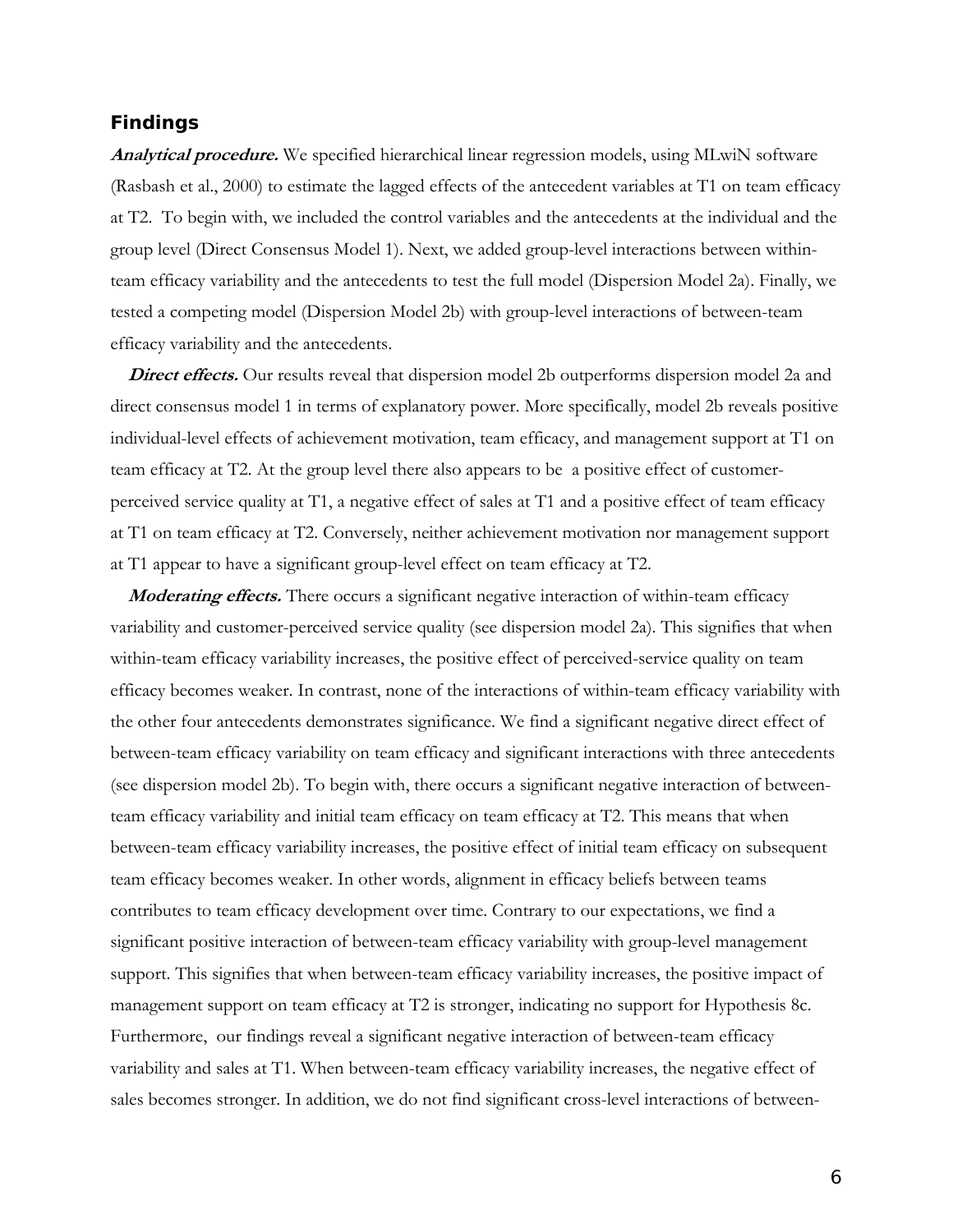team efficacy variability with group-level achievement motivation and customer-perceived service quality at T1.

**Consequences of team efficacy.** In addition, we used the data collected at T2 to estimate the group-level effects of team efficacy on its consequences by means of ordinary least squares regression. Our results show a significant positive effect of team efficacy on customer-perceived service quality, while no relationship exists with sales.

### **DISCUSSION**

The purpose of our study was to assess longitudinally the development of team efficacy in boundaryspanning service teams across individual, group and business unit levels of analysis and to explore its impact on marketing performance parameters.

**Individual-level effects.** At the individual level, our results show that achievement motivation, initial team efficacy, and management support exert a positive influence on subsequent team efficacy at T2. The positive effect of achievement motivation affirms findings from studies on self-efficacy and reveal that individual motivational tendencies positively impact collective efficacy beliefs in relation to teams (e.g., Mathieu et al., 1993). Similarly, initial beliefs about team efficacy of individual employees are positively associated with team efficacy appraisals in a later stage. The positive impact of individual-level perceptions of management support empirically substantiates the notion that supportive management assists employees in recognizing their collective capabilities by offering them the means and resources they need in order to effectively operate as an interface between market and company.

**Group-level effects.** Additionally, our findings reveal that the group-level measure of initial team efficacy contributes uniquely to the prediction of efficacy beliefs at T2. This signifies that individual team member efficacy beliefs converge as a result of social, synergetic processes. The fact that a consensual understanding of the team's ability to deliver service excellence exists, is important in the customer-contact environment which is often characterized by lack of role clarity and heterogeneity in task performance as well as customer requirements (Batt, 1999). Conversely, no group-level effects of achievement motivation and management support were found. This signifies that the influence of these predictors of team efficacy is mainly a function of employees' personal cognitions and individual values. In general, our findings indicate that predictors of team efficacy do not universally seem to hold at multiple levels of analysis across time. We do find, however, that constructs that are substantively associated with the group level (initial team efficacy as well as team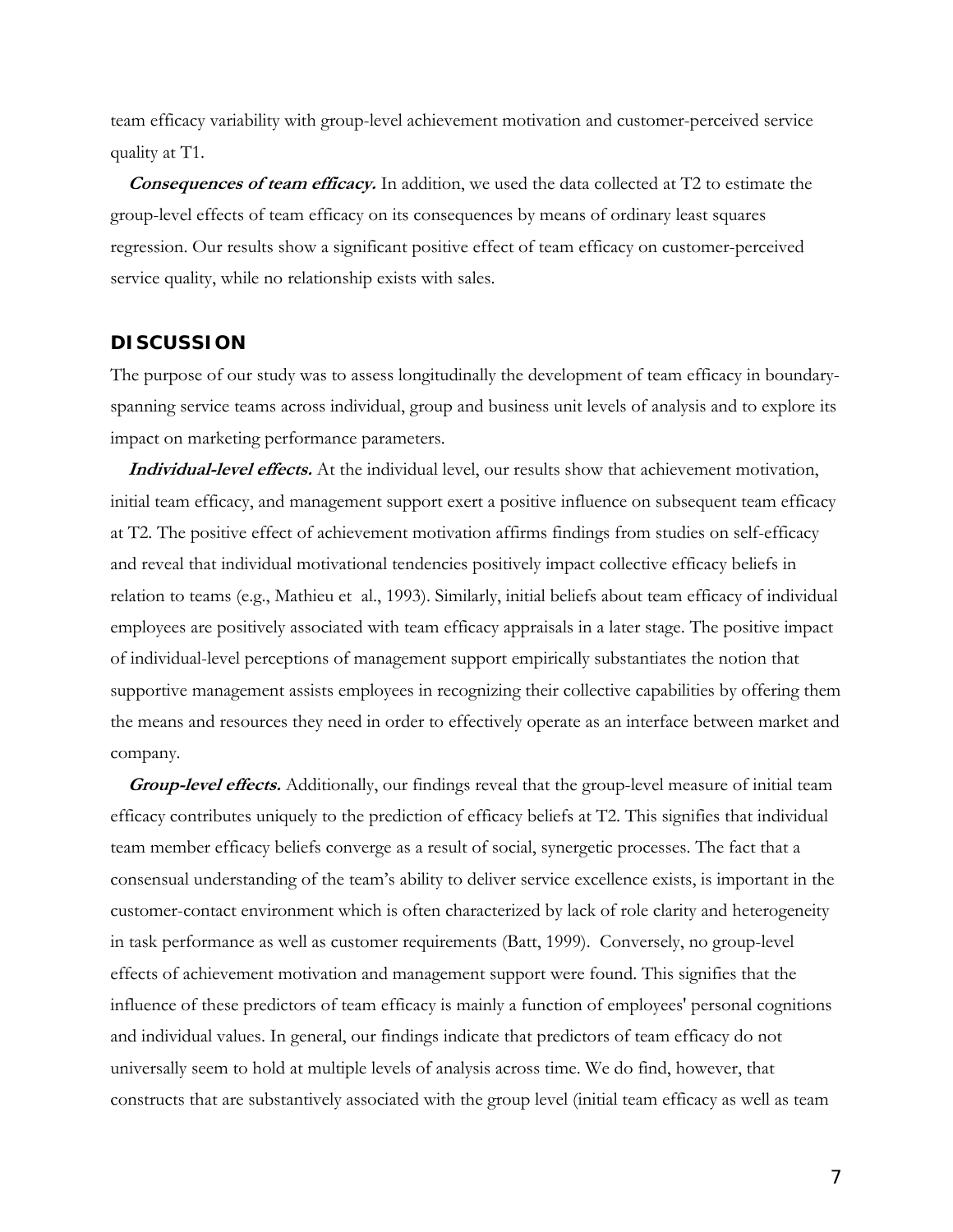performance parameters), as opposed to individual- or organization-related constructs exhibit a lagged group-level effect on employees' team efficacy beliefs. This is consistent with recent studies on the development of collective efficacy beliefs (e.g., Baker, 2001).

Additionally, consistent with theorizing on efficacy constructs (Bandura, 1997), previous mastery experience exhibits a strong influence on team efficacy perceptions over time. Past performance validates the team's efforts as constructive and efficacious. Yet, we find that group-level past performance parameters have significant but diverging effects on team efficacy perceptions. While past customer-perceived service quality ratings have a positive impact on team efficacy, past sales data is negatively related to team efficacy beliefs. This can be explained by the task-specific nature of the team efficacy construct which is primarily oriented towards service delivery. As team efficacy beliefs in our study refer to the fulfillment of customer service delivery needs, it is likely that these will be influenced positively by customer perceptions of service quality. On the other hand, sales performance is associated with maximizing returns and cost control, which may be conflicting with maximal responsiveness to customer demands and service excellence (Singh, 2000).

**Moderating Effects.** An important result of our study is that within-team and between-team efficacy variability have a diverging moderating impact on predictor-criterion relationships. On the one hand, within-team efficacy variability moderates the impact customer-perceived service quality, such that customer-perceived service quality (at T1) has a weaker impact on team efficacy at T2, under the condition of higher within-team efficacy variability. This result empirically substantiates Hackman's (1987) contentions that synergy (or lack thereof) between members influences the impact of team inputs on team process variables. In addition, our findings show that the negative effect of past sales performance on team efficacy is stronger when between-team efficacy variability is high. An explanation may be that similarity in inter-group beliefs is seen as an affirmation of existing group orientation on service excellence. Contrary to expectations, the group-level measure of management support has a stronger positive effect on team efficacy in the high between-team efficacy condition. This signifies that managerial support is most influential when uniformity is lacking between teams. This is a situation in which leadership by local management must make a difference to bridge differences.

Group-level initial team efficacy appears to have a weaker positive impact on subsequent team efficacy perceptions in case between variability is high. Apparently, the team's initial level of efficacy is less critical to efficacy development, when teams operate in an organizational unit that exhibits disagreement in team efficacy beliefs. In general, our results advance our understanding of the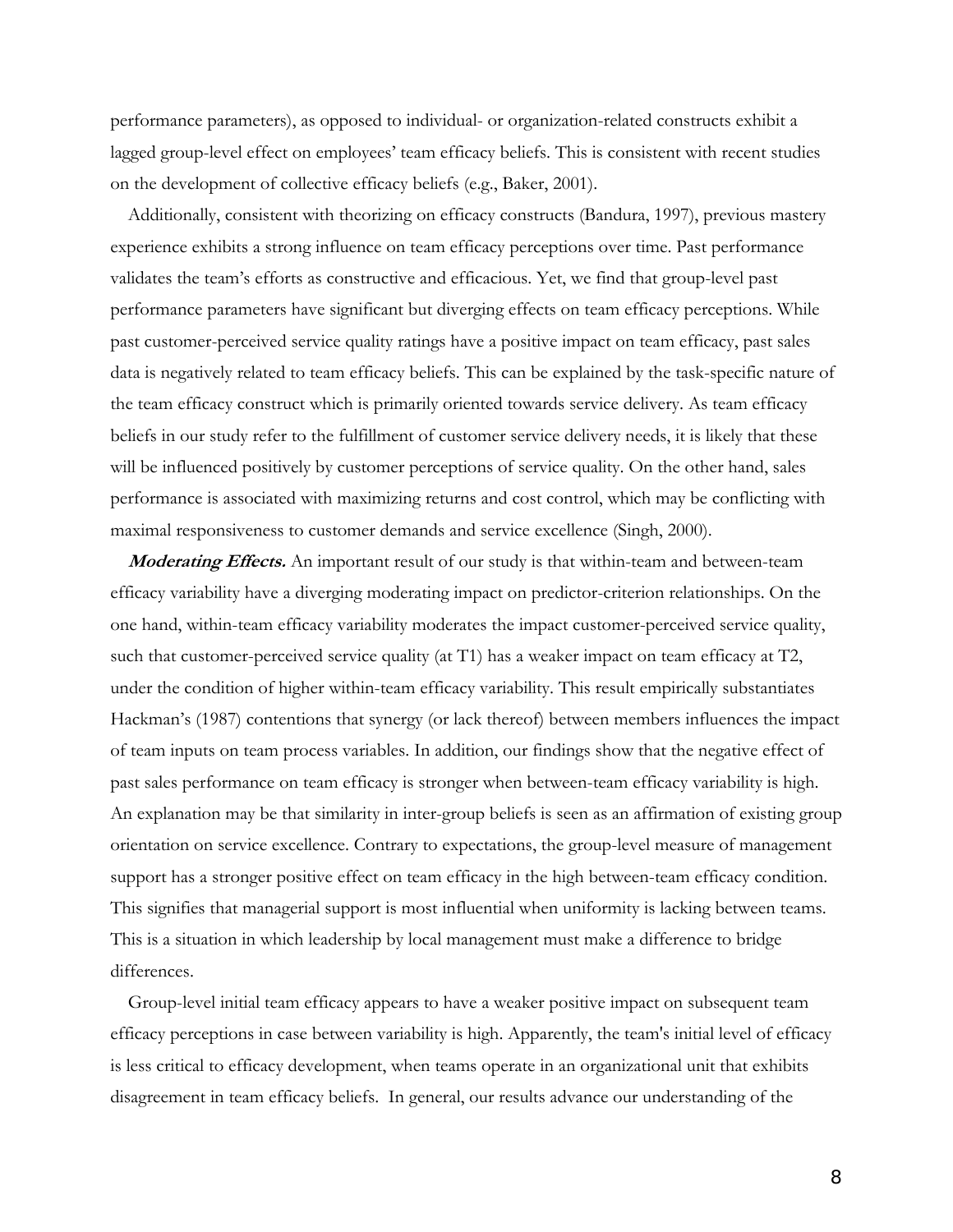efficacy dynamics between teams and empirically validates Zohar and Luria's (2005) notion that, in addition to perceptual diversity within the team, variety in inter-team dynamics of organizational settings requires research attention.

Finally, our results demonstrate that task-specific efficacy beliefs are primarily related to substantively proximal performance indicators. In contrast, confidence in the collective ability to serve customers well does not significantly impact sales performance. As Schneider et al. (1998) argue this is reflective of the inherently competing facets of collective cognitions, i.e., the priorities of service vs. transactional efficiency. Our study nuances the findings of previous research by showing that task-specific efficacy beliefs are likely to be related to specific types of context-specific performance.

### **THEORETICAL IMPLICATIONS**

Our study contributes to the literature on efficacy by (1) taking a multi-level perspective, (2) examining the antecedent-team efficacy relationship *over time,* (3) considering different compositional models of aggregation, and (4) relating team efficacy to differential performance parameters. To begin with, our study demonstrates that lagged predictor-criterion relationships are not homologous across levels. In view of the limited body of empirical evidence on homology across individual and team levels, more research is needed to identify which particular antecedents predict team efficacy at both levels and whether this depends on the type of teams, or the organizational context in which teams operate.

Second, our study contributes to the literature on collective efficacy beliefs by taking a longitudinal perspective, investigating the lagged impact of antecedents on team efficacy perceptions across levels of analysis. As such, this study extends current multilevel organizational research that is primarily based on cross-sectional designs. Future longitudinal research is required to enrich our understanding of the theory behind the cyclic nature of team efficacy–performance relationships and substantively address causality in effects.

Third, our study contributes to the emerging body of literature on multilevel team research by investigating differential composition models as modes of aggregation. One key finding is that moderating impact of between-team efficacy variability is more dominant in that it has a stronger moderating impact on antecedent-team efficacy relationships relative to within-team efficacy variability. In general, our results demonstrate the relevance of considering alternative unit-dispersion models of aggregation. Our findings emphasize that, in addition to synergetic processes among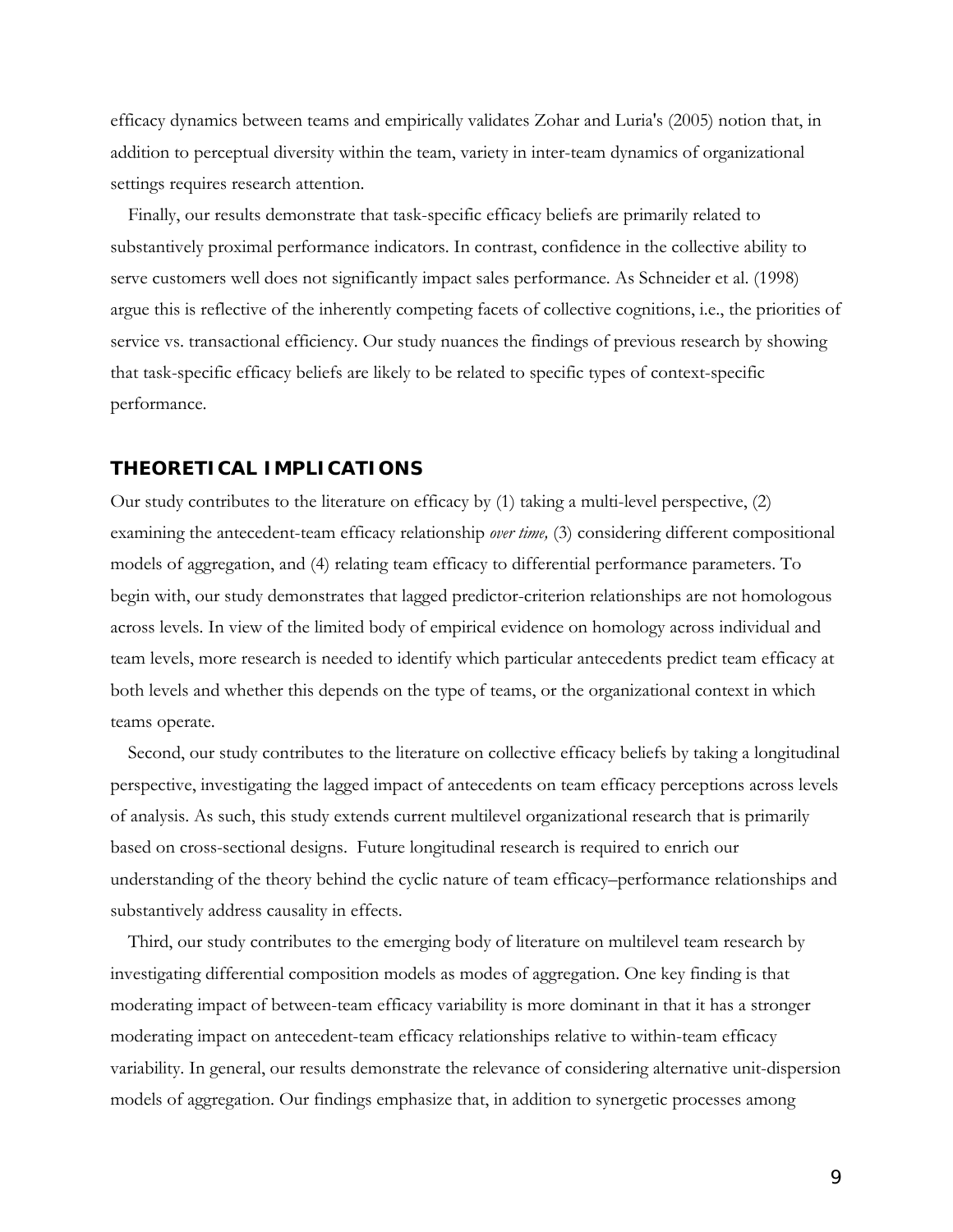group members, coherence among multiple teams within organizations or business units requires research attention (Marks et al., 2005). Future team research, therefore, should attempt to provide a more rigorous interpretation of how inter-team differences and dynamics shape collective confidence beliefs under what circumstances.

Finally, our study extends previous research on team efficacy-performance relationships by considering different types of performance parameters, such as external customer perceptions and internal sales data. Our results show that team efficacy is positively related to customer perceptions but not to sales performance. Future longitudinal research could explore whether both performance parameters converge and how efficacy beliefs can be used to accomplish the attainment of both efficiency and effectiveness. Drawing on diverse data sources, future work should assess the generalizability of our findings to other boundary-spanning settings (e.g., after-sales services, business-to-business services, contact center services).

### **MANAGERIAL IMPLICATIONS**

Our findings also have a number of managerial implications. Overall, our results assist managers of team-based front-line operations in developing a more in-depth understanding of mechanisms behind team efficacy-performance relationships. More specifically, the group-level impact of initial team efficacy at T1 implies that part of the development of collective efficacy beliefs takes place at the group-level and that task-specific confidence progressively develops over time. This suggests that it is viable to focus management-initiated interventions at the group level with the aim of increasing average levels of team efficacy. Through training programs centered on the identification of team strengths and collective capabilities as well as the opportunity to test these, team efficacy beliefs could be enhanced.

A further practical implication of our findings is that feedback about past performance shapes employee confidence beliefs about their abilities to serve customers. It seems important to institutionalize task-specific feedback programs to facilitate information exchange on performance by, for instance, the implementation of shared databases and groupware. This is also importance for the stimulation of within-team consensus.

Our results reveal that variability in efficacy beliefs between teams is an influential mechanism that shapes the development of efficacy over time. Schneider et al. (2002) already warned against the formation of 'subclimates' in bank branches. In order to reduce the likelihood of their occurrence, (branch) management should promote clear and coherent policies and procedures and prioritize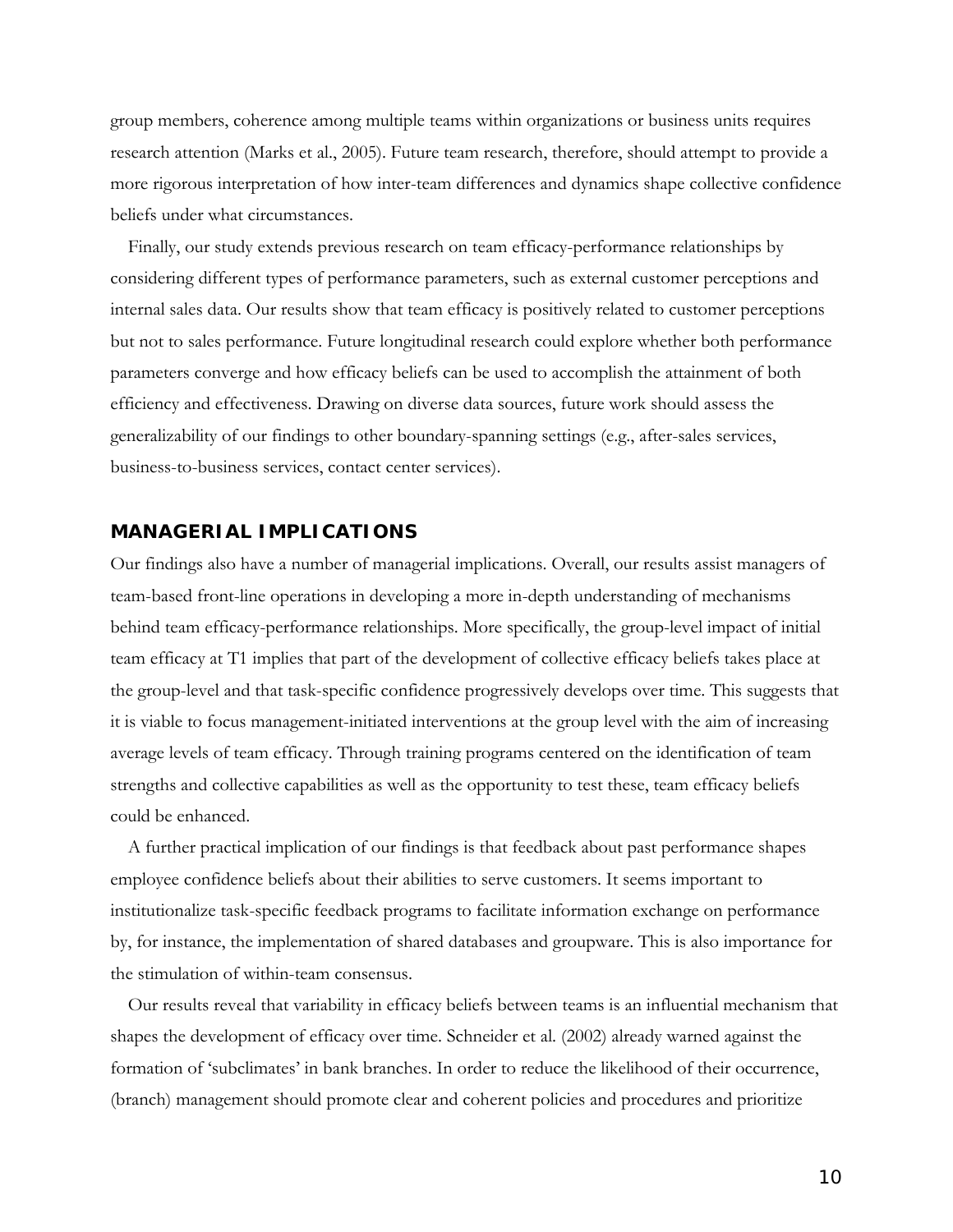common objectives. Alignment of efficacy beliefs between teams is conducive to accomplishing higher-order performance objectives (i.e., at the branch level) and prevents suboptimal goals at the subclimate level.

We show that collective confidence beliefs about the ability to provide service excellence are positively related to service performance but at the same time could not be identified as a driver of sales performance. In order to bridge the gap between apparently conflicting goals, management is advised to stimulate team efficacy beliefs aimed at the convergence of service excellence and transactional efficiency. By triggering beliefs about the team's capabilities to develop 'smarter' service routines or to focus on return on service quality and relational equity, by training teams in crossselling during service encounters, new forms of team efficacy may be developed in which relative priorities coexist, forms of efficacy that contribute to dealing with the inherent conflict between frontline performance parameters.

## **DANKWOORD**

Tot besluit wil ik graag van de gelegenheid gebruik maken om een dankwoord uit te spreken. Allereerst wil ik het College van Bestuur van de Universiteit Maastricht, de Faculteit der Economische Wetenschappen en het Departement Marketing bedanken voor het in mij gestelde vertrouwen.

Graag wil ik ook Ko de Ruyter bedanken voor zijn …

Natuurlijk geldt mijn dank ook mijn promotoren, Jos Lemmink en Hans Kasper, aan de toen nog Rijksuniversiteit Limburg.

Verder wil ik al mijn promovendi bedanken voor de boeiende en uitdagende gesprekken , die we gevoerd hebben in het kader van het voorbereiden van hun dissertatie.

Ik dank U voor Uw belangstelling. Ik heb gezegd.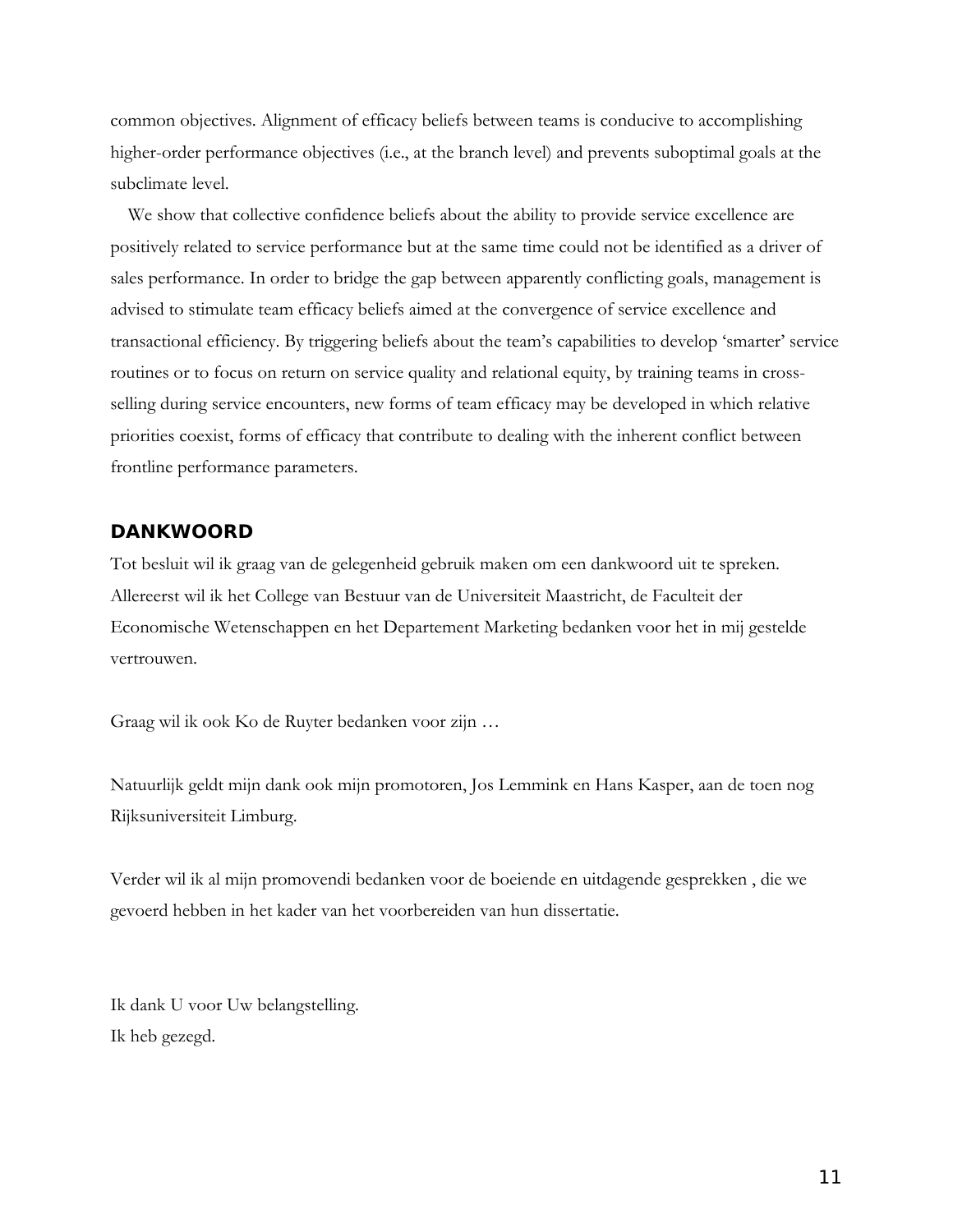#### **References**

- Anderson, J.C. & D.W. Gerbing. 1988. Structural equation modeling in practice: A review and recommended twostep approach. *Psychological Bulletin*, 103(3): 411-423.
- Aiken, L. S., & S. G. West. 1991. *Multiple Regression: Testing and Interpreting Interactions.* Sage Publications Inc.: Thousand Oaks, California.
- Anderson, E. W., C. Fornell, & R. T. Rust. 1997. Customer satisfaction, productivity, and profitability: Differences between goods and services. *Marketing Science,* 16(2): 129-145.
- Baker, D. F. 2001. The development of collective efficacy in small task groups. *Small Group Research,* 32(4): 451- 474.
- Bandura, A. 1986. *Social foundations off thought and action.* Englewood Cliffs, NJ: Prentice-Hall.
- Bandura, A. 1991. Social cognitive theory of self-regulation. *Organizational Behavior and Human Decision Processes,* 50, 248-287.
- Bandura, A. 1997. Collective efficacy. In A. Bandura (Ed.), *Self-efficacy: The exercise of control:* 477-525. New York: Freeman.
- Bass, B. M, & B. J. Aviolo 1994. *Improving organizational effectiveness through transformational leadership.* Thousand Oaks, CA: Sage
- Batt, R. 1999. Work organization, technology and performance in customer service and sales. *Industrial and Labor Relations Review,* 52(4): 539-563.
- Bentler, P.M. 1995. *EQS structural equations program manual.* Encino, CA: Multivariate Software, Inc.
- Bliese, P. D. 2000. Within-group agreement, non-independence, and reliability: Implications for data aggregation and analysis. In K. J. Klein & S. W. J. Kozlowski (Eds), *Multilevel theory, research, and methods in organizations:* 349-381. San Francisco: Jossey-Bass.
- Brown, K. G., & S.W.J. Kozlowski. 1999. *Toward an expanded conceptualization of emergent organizational phenomena: Dispersion theory.* Paper presented at the 14<sup>th</sup> annual conference of the society for industrial and organizational psychology, Atlanta, GA.
- Campion, M. A., G. J. Medsker, & C. A. Higgs. 1993. Relations between work group characteristics and effectiveness: Implications for designing effective work teams. *Personnel Psychology,* 46: 823-850.
- Chan, D. 1998. Functional relations among constructs in the same content domain at different levels of analysis: A typology of composition models. *Journal of Applied Psychology,* 83(2): 234-246.
- Chen, G, & P. D. Bliese. 2002. The role of different levels of leadership in predicting self and collective efficacy: Evidence for discontinuity. *Journal of Applied Psychology,* 87: 549-556.
- Chen, G, B. Thomas, & J. C. Wallace. 2005. A multilevel examination of the relationships among training outcomes, mediating regulatory processes, and adaptive performance. *Journal of Applied Psychology,* 90(5): 827-841.
- Chen, G., S. S. Webber, P. D. Bliese, J. E. Mathieu, S. C. Payne, D. H. Born, & S. J. Zaccaro. 2002. Simultaneous examination of the antecedents and consequences of efficacy beliefs at multiple levels of analysis. *Human Performance,* 15(4): 381-409.
- de Jong, A., K. de Ruyter, & J. Lemmink. 2004. Antecedents and consequences of the service climate in boundaryspanning self-managing service teams. *Journal of Marketing,* 68(2): 18-35.
- de Jong, A, K. de Ruyter, & M. Wetzels. 2005. Antecedents and consequences of group potency: A study of selfmanaging service teams. *Management Science,* 51(11): 1610-1625.
- Deeter-Schmelz, D. R., & R. P. Ramsey. 2003. An investigation of team information processing in service teams: Exploring the link between teams and customers. *Journal of the Academy of Marketing Science,* 31(4): 409-424.
- Fornell, C., & D. F. Larcker. 1981. Evaluating structural equation models with unobservable variables and
- measurement error. *Journal of Marketing Research,* 18: 39-50.
- Gibson, C. B. 2001. From knowledge accumulation to accommodation: Cycles of collective cognition in workgroups. *Journal of Organizational Behavior,* 22: 121-134.
- Gibson, C. B. 2003. The efficacy advantage: Factors related to the formation of group efficacy. *Journal of Applied Psychology,* 33: 2153-2186.
- Gully, S. M., A. Joshi, K. A. Incalcaterra, & J. M. Beaubien. 2002. A meta-analysis of team-efficacy, potency, and performance: Interdependence and level of analysis as moderators of observed relationships. *Journal of Applied Psychology,* 87(5): 819-832.
- Hackman, J. R. 1987. The design of work teams. In J. W. Lorsch (Ed.) *Handbook of organizational behavior:* 315- 342. Englewood Cliffs: Prentice-Hall.
- Hartline, M. D., & O. C. Ferrell. 1996. The management of customer-contact service employees: An empirical investigation. *Journal of Marketing,* 60(4): 52-70.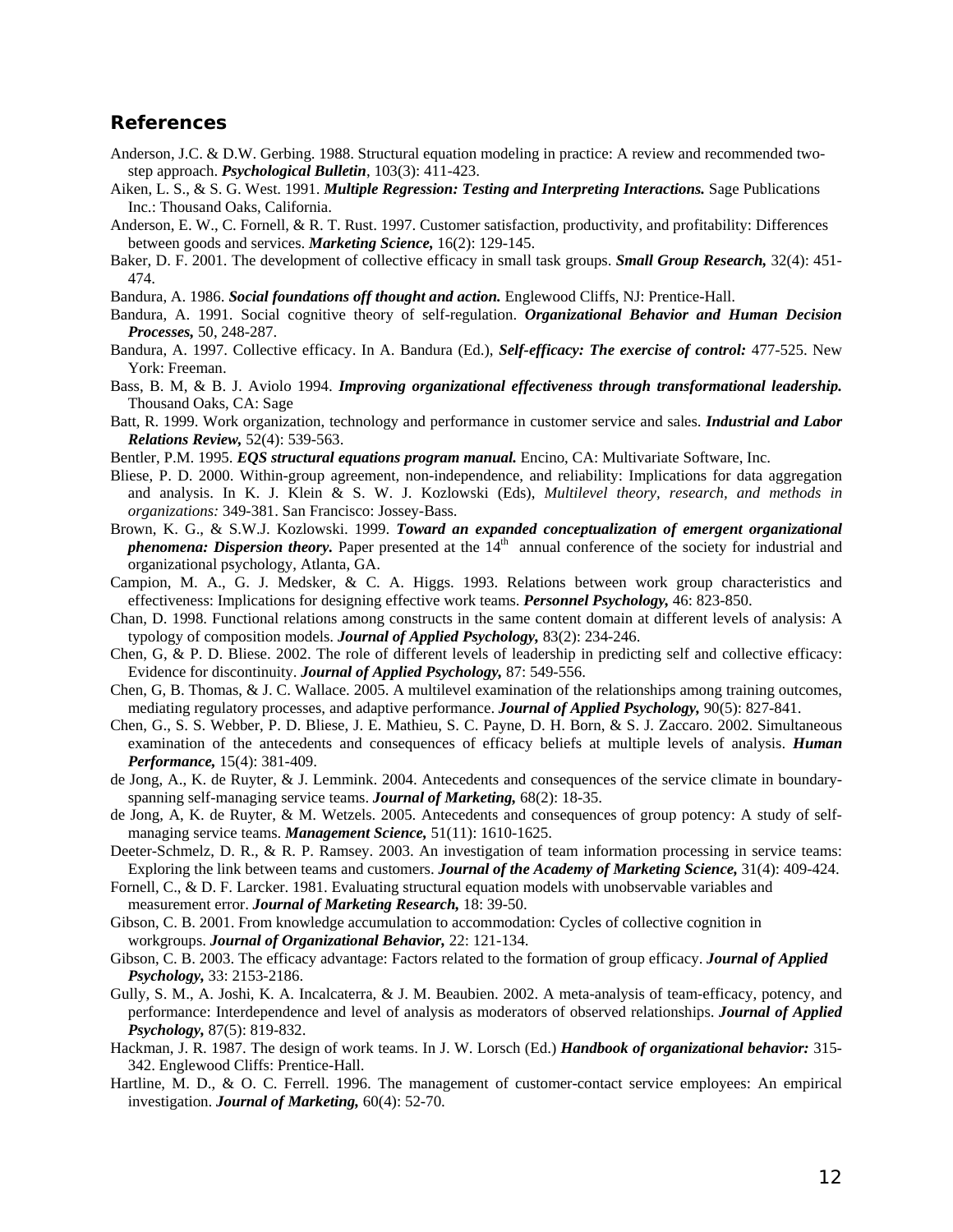- Hyatt, D. E., & T. M. Ruddy. 1997. An examination of the relationship between work group characteristics and performance: Once more into the breech. *Personnel Psychology,* 50: 553-585.
- James, L. R., R. G. Demaree, & G. Wolf. 1993. An assessment of within-group interrater agreement. *Journal of Applied Psychology,* 78(2): 306-309.
- Jung, D I., & J. Sosik. 2003. Group potency and collective efficacy: Examining their predictive validity, level of analysis, and effects of performance feedback on future group performance. *Group & Organization Management,* 28(3): 366-391.
- Kozlowski, S.W.J., & K.J. Klein (2000). A multilevel approach to theory and research in organizations: Contextual, temporal, and emergent processes. In K.J. Klein & S.W.J. Kozlowski (Eds.), *Multilevel theory, research, and methods in organizations:* 3-90. San Francisco: Jossey-Bass.
- Lindell M. K., & C. J. Brandt. 2000. Climate quality and climate consensus as mediators of the relationship between organizational antecedents and outcomes. *Journal of Applied Psychology,* 85(3): 331-348.
- Lindsley, D. H., D. J. Brass, & J. B. Thomas. 1995. Efficacy-performance spirals: A multilevel perspective. *Academy of Management Review,* 20: 645-678.
- Marks, M. A., L. A. DeChurch, J. E. Mathieu, F. J. Panzer, & A. Alonso. 2005. Teamwork in multiteam systems. *Journal of Applied Psychology,* 90(5): 964-971.
- Mathieu, J. E., L. L. Gilson, & T. M. Ruddy. 2006. Empowerment and team effectiveness: An empirical test of an integrated model. *Journal of Applied Psychology,* 91(1): 97-108.
- Mathieu, J. E., T. S. Heffner, G. F. Goodwin, E. Salas, & J. A. Cannon-Bowers. 2000. The influence of shared mental models on team process and effectiveness. *Journal of Applied Psychology,* 85: 273-283.
- Mathieu, J. E., J. W. Martineau, & S. I. Tannenbaum. 1993. Individual and situational influences on the development of self-efficacy: Implications for training effectiveness. *Personnel Psychology***,** 46: 125-147.
- Mehrabian, A., & L. Banks. 1978. A questionnaire measure of individual differences in achieving tendency. *Educational and Psychological Measurement,* 38: 475-478.
- Mischel, W. 1973. Toward a cognitive social learning reconceptualization of personality. *Psychological Review,* 80: 252-283.
- Mischel, L. J. , & Northcraft, G. B. 1997. "I think we can, I think we can...": The role of efficacy beliefs in group and team effectiveness. In B. Markovsky, M. J. Lovaglia, & E. J. Lawler (Eds.), *Advances in group processes,* vol. 14: 177-197). Greenwich, CT: JAI press.
- Parasuraman, A., V. A. Zeithaml, & L. L. Berry. 1988. SERVQUAL: A multiple-item scale for measuring consumer perceptions of service quality. *Journal of Retailing,* 64(1): 12-40.
- Prussia, G. E., & A. J. Kinicki. 1996. A motivational investigation of group effectiveness using social-cognitive theory. *Journal of Applied Psychology,* 81(2): 187-198.
- Quattrone, G. A., & E. E. Jones. 1980. The perception of variability within in-groups and out-groups: implications for the law of small numbers. *Journal of Personality and Social Psychololgy,* 38(1): 141-152.
- Rasbash, J., W. Browne, H. Goldstein, M. Yang, I. Plewis, M. Healy, G. Woodhouse, D. Draper, I. Langford, & T. Lewis. 2000. *A user's guide to MlwiN*. London: Multilevel Models Project Institute of Education, University of London.
- Riggs, M. L., & P. A. Knight. 1994. The impact of perceived group success-failure on motivational beliefs and attitudes: A causal model. *Journal of Applied Psychology*, 79(5): 755-766.
- Riggs, M. L., J. Warka, B. Babasa, R. Betancourt, & S. Hooker. 1994. Development and validation of self-efficacy and outcome expectancy for job-related applications. *Educational and Psychological Measurement,* 54: 793-802.
- Salvaggio, A. N., B. Schneider, & M. Subirats. 2000. *Consensus and climate for service: A reanalysis of Schneider,*  **White, and Paul (1998).** Paper presented at the  $15<sup>th</sup>$  annual meeting of the Society of Industrial and Organizational Psychology, New Orleans, LA.
- Schneider, B., A. N. Salvaggio, & M. Subirats. 2002. Climate strength: A new direction for climate research. *Journal of Applied Psychology***,** 87(2): 220-229.
- Schneider, B., S.S. White, & M.C. Paul. 1998. Linking service climate and customer perceptions to service quality: Test of a causal model. *Journal of Applied Psychology***,** 83: 150-163.
- Silver, W. S., & K. M. Bufiano. 1996. The impact of group efficacy and group goals on group task performance. *Small Group Research,* 27: 55-72.
- Singh, J. 2000. Performance productivity and quality of frontline employees in service organizations. *Journal of Marketing***,** 64(2): 15-34.
- Stewart, G. L., & M. R. Barrick. 2000. Team structure and performance: Assessing the mediating role of intrateam process and the moderating role of task type. *Academy of Management Journal,* 43(2): 135-148.